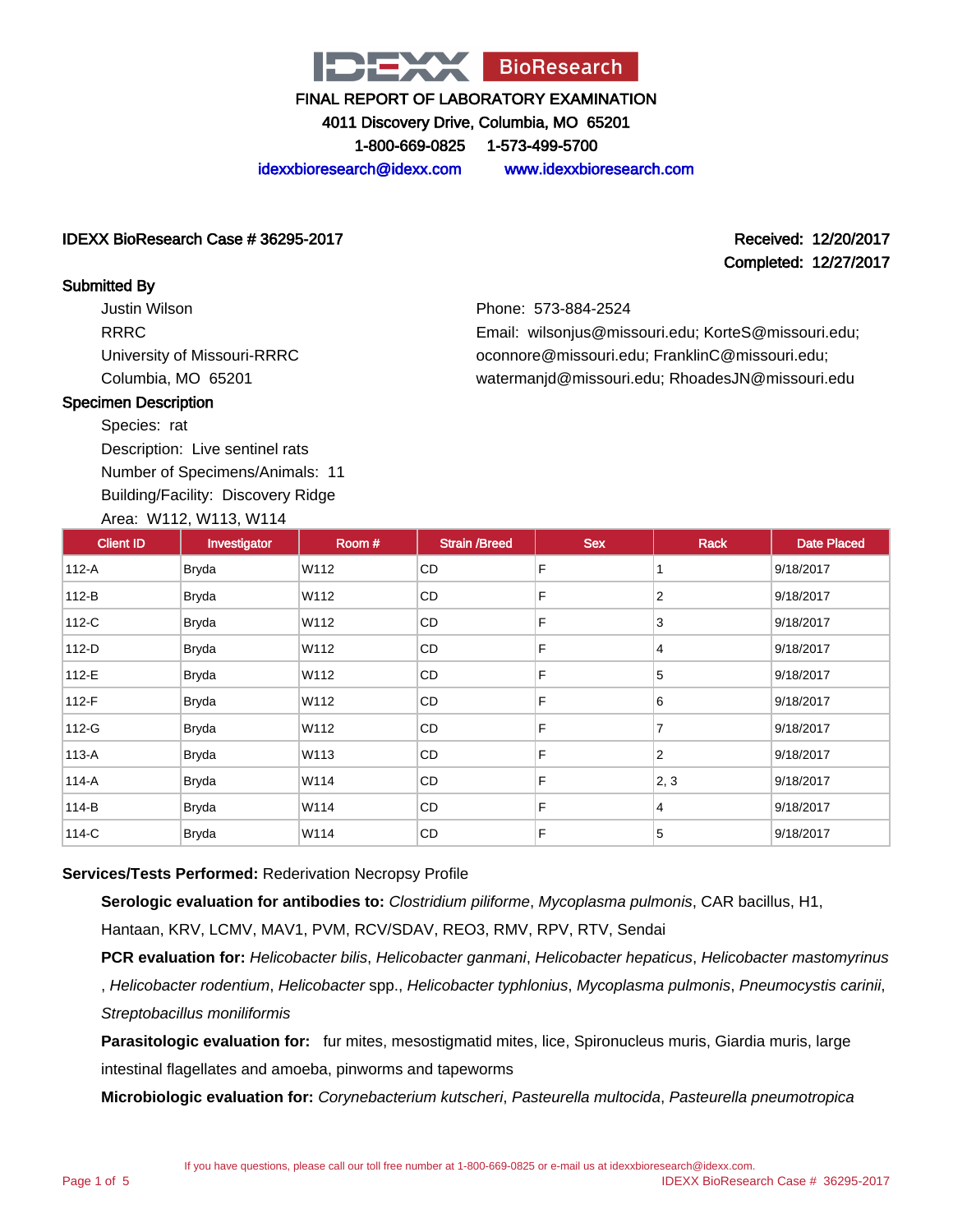biotype Heyl, Pasteurella pneumotropica biotype Jawetz, Salmonella enterica, Streptococcus pneumoniae

**General Comments:** Discovery Ridge - Q4 'A' room sentinel rat necropsies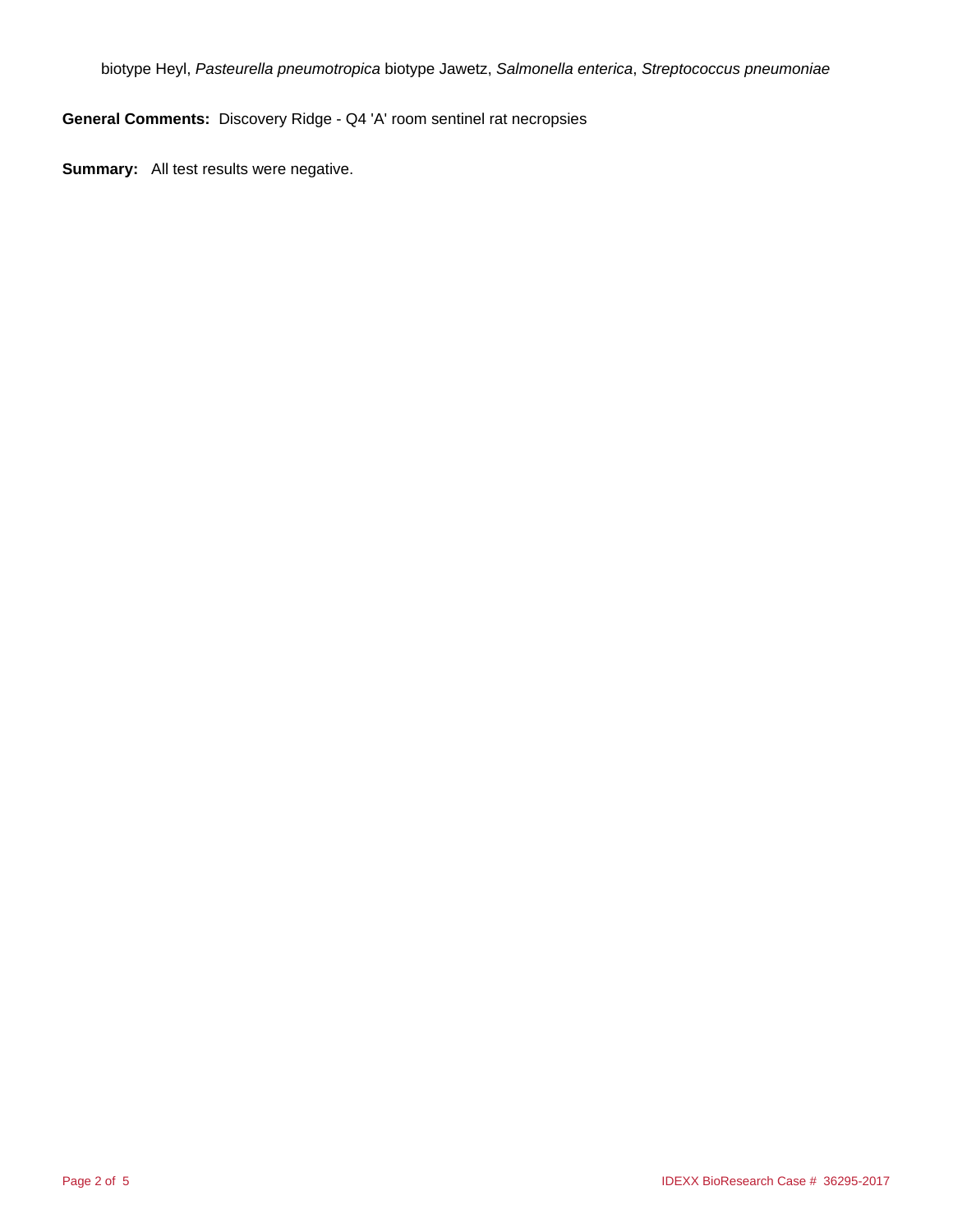# **NECROPSY**

No gross lesions were detected in any of the body systems and organs examined.

## SEROLOGY SUMMARY

|                              | $112-A$        | $112-B$        | 112-C          | $112-D$        | $112-E$        | $112-F$        | $112-G$        | $113-A$        | $114-A$                  |
|------------------------------|----------------|----------------|----------------|----------------|----------------|----------------|----------------|----------------|--------------------------|
| <b>CAR bacillus</b>          | $\blacksquare$ | $\blacksquare$ | $\blacksquare$ | $\blacksquare$ | $\blacksquare$ | $\blacksquare$ | $\sim$         | $\blacksquare$ | $\blacksquare$           |
| <b>Hantaan</b>               | $\blacksquare$ | ۰              | $\blacksquare$ | ۰              | $\blacksquare$ | ۰              | ۰              | $\blacksquare$ |                          |
| <b>LCMV</b>                  | $\blacksquare$ | $\blacksquare$ | $\blacksquare$ | $\blacksquare$ | $\blacksquare$ | $\blacksquare$ | $\blacksquare$ | $\blacksquare$ | $\blacksquare$           |
| <b>Mycoplasma pulmonis</b>   | $\blacksquare$ | $\blacksquare$ | $\blacksquare$ | $\blacksquare$ | $\blacksquare$ | $\blacksquare$ | $\blacksquare$ | $\blacksquare$ | $\blacksquare$           |
| MAV <sub>1</sub>             | $\blacksquare$ | $\blacksquare$ | $\blacksquare$ | $\blacksquare$ | $\blacksquare$ | $\blacksquare$ | $\blacksquare$ | $\blacksquare$ |                          |
| <b>RPV</b>                   | $\blacksquare$ | $\blacksquare$ | $\blacksquare$ | $\blacksquare$ | $\blacksquare$ | ۰              | $\blacksquare$ | $\blacksquare$ | $\blacksquare$           |
| <b>RMV</b>                   | $\blacksquare$ | $\blacksquare$ | $\blacksquare$ | $\blacksquare$ | $\blacksquare$ | $\blacksquare$ | $\blacksquare$ | $\blacksquare$ | $\blacksquare$           |
| <b>KRV</b>                   | $\blacksquare$ | $\blacksquare$ | $\blacksquare$ | $\blacksquare$ | $\blacksquare$ | $\blacksquare$ | ۰              | $\blacksquare$ |                          |
| <b>H1</b>                    | $\blacksquare$ | $\blacksquare$ | $\blacksquare$ | $\blacksquare$ | $\blacksquare$ | $\blacksquare$ | $\blacksquare$ | $\blacksquare$ | $\blacksquare$           |
| <b>PVM</b>                   | $\blacksquare$ | ٠              | $\sim$         | $\blacksquare$ | $\blacksquare$ | $\blacksquare$ | $\blacksquare$ | $\blacksquare$ |                          |
| <b>RCV/SDAV</b>              | $\blacksquare$ | $\blacksquare$ | $\blacksquare$ | $\blacksquare$ | $\blacksquare$ | $\blacksquare$ | $\blacksquare$ | $\blacksquare$ |                          |
| REO <sub>3</sub>             | $\blacksquare$ | $\sim$         | $\blacksquare$ | $\blacksquare$ | $\blacksquare$ | $\blacksquare$ | ۰              | $\blacksquare$ | $\blacksquare$           |
| <b>RTV</b>                   | $\blacksquare$ | $\blacksquare$ | $\blacksquare$ | $\blacksquare$ | $\blacksquare$ | $\blacksquare$ | ٠              | $\blacksquare$ |                          |
| <b>Sendai</b>                | $\blacksquare$ | $\sim$         | $\blacksquare$ | $\blacksquare$ | $\blacksquare$ | ٠              | $\blacksquare$ | $\blacksquare$ |                          |
| <b>Clostridium piliforme</b> | $\blacksquare$ | $\blacksquare$ | $\blacksquare$ | ۰              | $\blacksquare$ | ۰              | $\blacksquare$ | $\blacksquare$ | $\overline{\phantom{a}}$ |
| Rat IgG                      | ${\sf N}$      | $\mathsf{N}$   | ${\sf N}$      | $\mathsf{N}$   | ${\sf N}$      | ${\sf N}$      | ${\sf N}$      | ${\sf N}$      | ${\sf N}$                |

|                              | $114-B$ | 114-C |
|------------------------------|---------|-------|
| <b>CAR bacillus</b>          |         |       |
| <b>Hantaan</b>               |         |       |
| <b>LCMV</b>                  |         |       |
| Mycoplasma pulmonis          |         |       |
| <b>MAV1</b>                  |         |       |
| <b>RPV</b>                   |         |       |
| <b>RMV</b>                   |         |       |
| <b>KRV</b>                   |         |       |
| H1                           |         |       |
| <b>PVM</b>                   |         |       |
| <b>RCV/SDAV</b>              |         |       |
| REO <sub>3</sub>             |         |       |
| <b>RTV</b>                   |         |       |
| <b>Sendai</b>                |         |       |
| <b>Clostridium piliforme</b> |         |       |
| Rat IgG                      | N       | N     |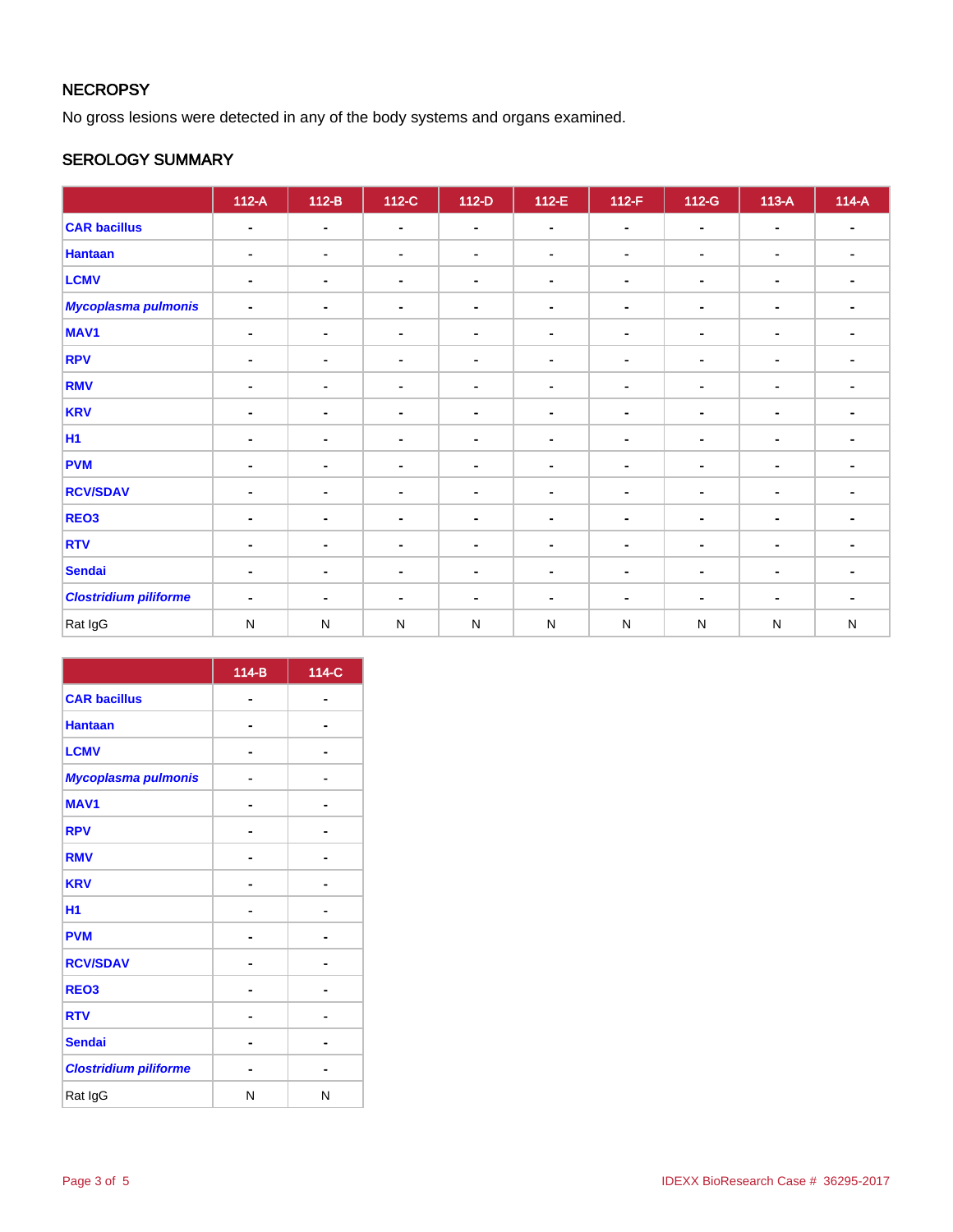Legend: + = positive - = negative blank = test not performed EQ = equivocal HE = hemolysis precluded testing l = insufficient W = weak positive WB = Western Blot confirmatory analysis pending NS = non-specific reactivity N = normal IgG L = less than normal IgG

## PCR EVALUATION

| feces                        | $112-A$ | $112-B$ | 112-C          | $112-D$        | $112-E$ | $112-F$                  | $112-G$ | $113-A$        | $114-A$ |
|------------------------------|---------|---------|----------------|----------------|---------|--------------------------|---------|----------------|---------|
| Helicobacter spp.            |         |         | -              |                |         |                          |         |                |         |
| Helicobacter bilis           |         |         | -              | ۰.             |         | $\overline{\phantom{a}}$ | ۰       | $\blacksquare$ |         |
| Helicobacter ganmani         |         |         | $\blacksquare$ | $\blacksquare$ |         |                          |         | $\blacksquare$ |         |
| Helicobacter hepaticus       |         |         |                | ۰              |         |                          |         |                |         |
| Helicobacter<br>mastomyrinus |         |         |                | -              |         |                          |         |                |         |
| Helicobacter rodentium       |         |         |                | $\blacksquare$ |         |                          |         | $\blacksquare$ |         |
| Helicobacter typhlonius      |         |         |                | -              |         |                          |         |                |         |

| feces                        | $114-B$ | 114-C |
|------------------------------|---------|-------|
| Helicobacter spp.            |         |       |
| <b>Helicobacter bilis</b>    |         |       |
| Helicobacter ganmani         |         |       |
| Helicobacter hepaticus       |         |       |
| Helicobacter<br>mastomyrinus |         |       |
| Helicobacter rodentium       |         |       |
| Helicobacter typhlonius      |         |       |

| <b>lung</b>          | $\sqrt{2}$ | $12-B$ | 112-C | 112-D | 112-E' | 112-F | $12-G$ | $13-A$ | 114-A |
|----------------------|------------|--------|-------|-------|--------|-------|--------|--------|-------|
| Pneumocystis carinii |            |        |       |       |        |       |        |        |       |

| lung                 | $114-B$ | $114-C$ |
|----------------------|---------|---------|
| Pneumocystis carinii |         |         |

| <b>loral swab</b>               | $112-A$        | 112-B          | $112-C$ | $112-D$                  | $112-E$        | $112-F$ | $112-G$        | $113-A$ | $114-A$ |
|---------------------------------|----------------|----------------|---------|--------------------------|----------------|---------|----------------|---------|---------|
| Mycoplasma pulmonis             | $\blacksquare$ | $\blacksquare$ | . .     | <b>1999</b>              | $\blacksquare$ |         | $\blacksquare$ |         |         |
| Streptobacillus<br>moniliformis |                | $\blacksquare$ |         | $\overline{\phantom{a}}$ |                |         | $\blacksquare$ |         |         |

| Ioral swab                      | $114-B$ | 114-C |
|---------------------------------|---------|-------|
| Mycoplasma pulmonis             | -       |       |
| Streptobacillus<br>moniliformis |         |       |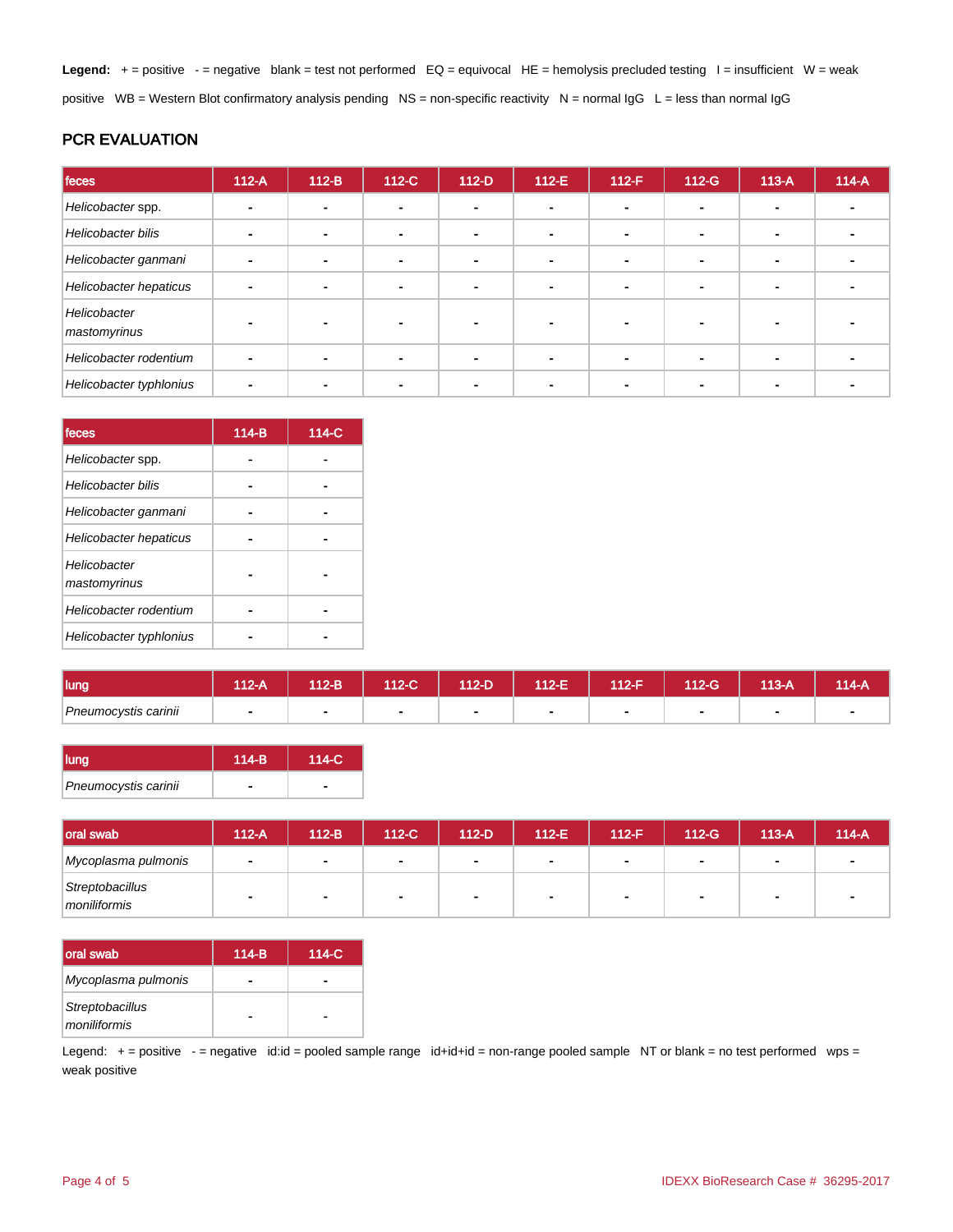## **PARASITOLOGY**

|           | 112-A | $112-B$ | $112-C$ | 112-D | $112-E$ | $112-F$ | $112-G$        | 113-A | 114-A          |
|-----------|-------|---------|---------|-------|---------|---------|----------------|-------|----------------|
| parasites | . .   | $\sim$  | $\sim$  |       | $\sim$  |         | $\blacksquare$ | ۰     | $\blacksquare$ |
|           |       |         |         |       |         |         |                |       |                |

|           | $114-B$ | $114-C$ |
|-----------|---------|---------|
| parasites |         |         |

## **MICROBIOLOGY**

Specimen/Source: cecum

| <b>Isolate</b>      | <b>M2-A</b> | $12-B$ | 112-C1 | 112-D | 112-F | 112-F | 112-G | $13-A$ | 14-A |
|---------------------|-------------|--------|--------|-------|-------|-------|-------|--------|------|
| Salmonella enterica |             | ٠      |        |       |       |       |       |        |      |

#### Specimen/Source: cecum

| <b>Isolate</b>      | $114-B$ | $114-C$ |
|---------------------|---------|---------|
| Salmonella enterica |         |         |

#### Specimen/Source: nasopharynx

| <b>Isolate</b>                              | $112-A$ | $112-B$                  | $112-C$                  | $112-D$ | $112-E$                  | $112-F$        | $112-G$ | $113-A$ | $114-A$ |
|---------------------------------------------|---------|--------------------------|--------------------------|---------|--------------------------|----------------|---------|---------|---------|
| Corynebacterium kutscheri                   |         | $\overline{\phantom{0}}$ | $\overline{\phantom{a}}$ |         | -                        | -              |         |         |         |
| Pasteurella multocida                       |         |                          | $\blacksquare$           |         | $\overline{\phantom{0}}$ | $\blacksquare$ |         |         |         |
| Pasteurella pneumotropica<br>biotype Heyl   |         |                          |                          |         |                          |                |         |         |         |
| Pasteurella pneumotropica<br>biotype Jawetz |         | $\overline{\phantom{0}}$ |                          |         |                          |                |         |         |         |
| Streptococcus pneumoniae                    |         |                          |                          |         |                          |                |         |         |         |

#### Specimen/Source: nasopharynx

| <b>Isolate</b>                              | $114-B$ | 114-C |
|---------------------------------------------|---------|-------|
| Corynebacterium kutscheri                   |         |       |
| Pasteurella multocida                       |         |       |
| Pasteurella pneumotropica<br>biotype Heyl   |         |       |
| Pasteurella pneumotropica<br>biotype Jawetz |         |       |
| Streptococcus pneumoniae                    |         |       |

Legend:  $+$  = agent recovered  $-$  = agent not recovered blank = test not performed  $n =$  no growth  $X =$  Preliminary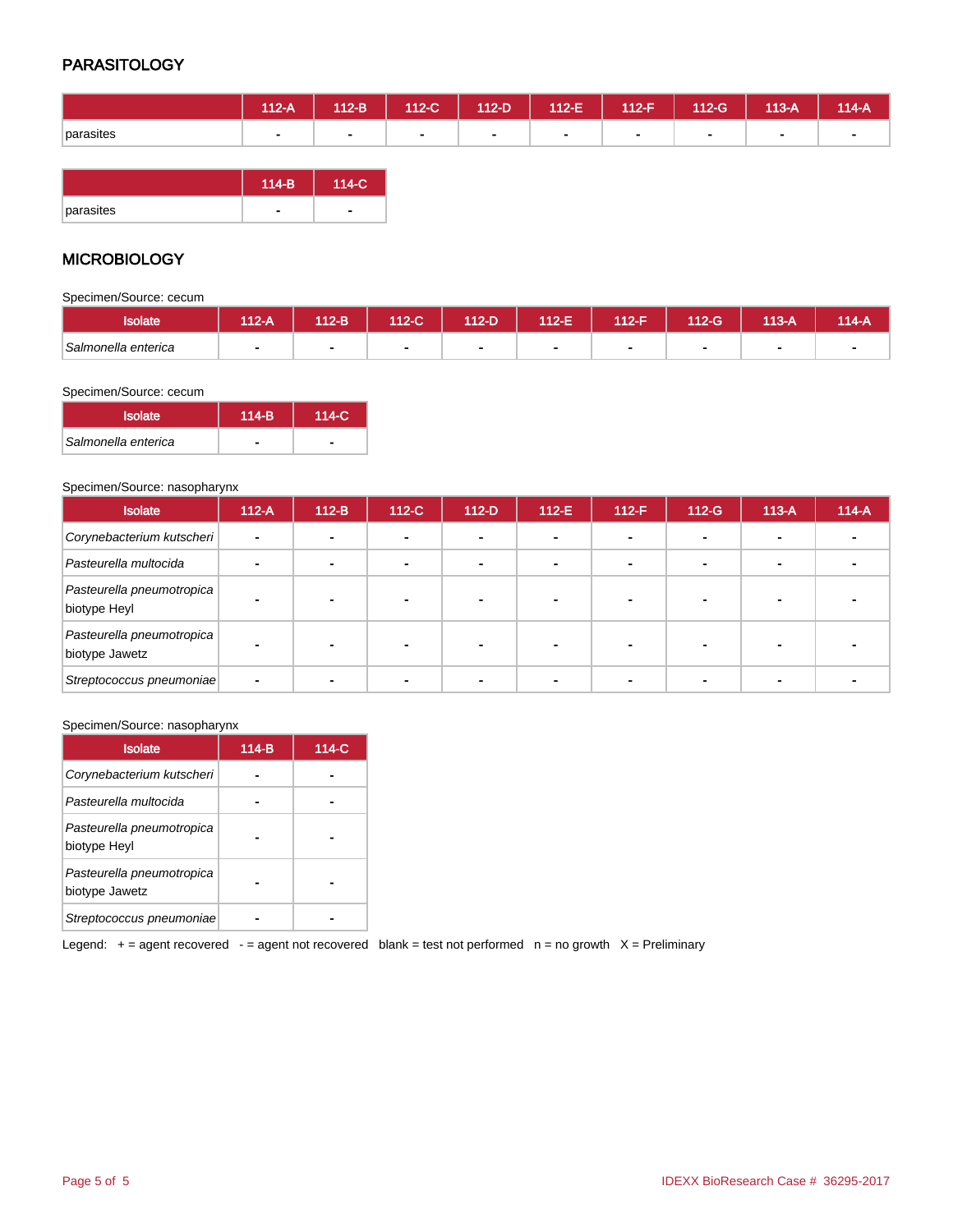

4011 Discovery Drive, Columbia, MO 65201

1-800-669-0825 1-573-499-5700

idexxbioresearch@idexx.com www.idexxbioresearch.com

IDEXX BioResearch Case # 36295-2017 Received: 12/20/2017

Completed: 12/27/2017

## SEROLOGY DETAILS

|                                     | <b>Baseline</b> | $112-A$                      | $112-B$                  | 112-C                        | $112-D$                      | 112-E                        | 112-F          | 112-G                        | $113-A$                      | $114-A$                      |
|-------------------------------------|-----------------|------------------------------|--------------------------|------------------------------|------------------------------|------------------------------|----------------|------------------------------|------------------------------|------------------------------|
| <b>CAR bacillus</b>                 |                 |                              |                          |                              |                              |                              |                |                              |                              |                              |
| CAR bacillus purified<br>bacteria   | MFI > 3.750     |                              |                          |                              |                              |                              |                |                              |                              |                              |
| <b>Hantaan</b>                      |                 |                              |                          |                              |                              |                              |                |                              |                              |                              |
| Hantaan NP                          | MFI > 4.000     | $\blacksquare$               |                          | $\blacksquare$               | $\blacksquare$               | $\blacksquare$               | $\blacksquare$ | $\blacksquare$               | $\blacksquare$               |                              |
| <b>LCMV</b>                         |                 |                              |                          |                              |                              |                              |                |                              |                              |                              |
| LCMV recombinant                    | MFI > 3.000     | $\blacksquare$               | $\blacksquare$           | ÷                            | $\blacksquare$               | ä,                           | $\blacksquare$ | $\blacksquare$               | $\blacksquare$               |                              |
| <b>Mycoplasma pulmonis</b>          |                 |                              |                          |                              |                              |                              |                |                              |                              |                              |
| M. pulmonis purified<br>bacteria    | MFI > 4.250     |                              |                          |                              |                              |                              |                |                              |                              |                              |
| <b>MAV1</b>                         |                 |                              |                          |                              |                              |                              |                |                              |                              |                              |
| MAV1 purified virus                 | MFI > 3.750     | ٠                            |                          |                              | $\blacksquare$               | $\blacksquare$               | $\blacksquare$ |                              | ÷,                           |                              |
| <b>RPV</b>                          |                 |                              |                          |                              |                              |                              |                |                              |                              |                              |
| RPV purified virus                  | MFI > 2.500     | $\qquad \qquad \blacksquare$ | $\blacksquare$           | $\qquad \qquad \blacksquare$ | $\qquad \qquad \blacksquare$ | $\blacksquare$               | $\blacksquare$ | -                            | $\qquad \qquad \blacksquare$ | $\qquad \qquad \blacksquare$ |
| NS1 <sup>1</sup>                    | MFI > 3.750     |                              |                          | ٠                            | $\blacksquare$               | $\blacksquare$               | $\blacksquare$ | $\blacksquare$               | ۰                            |                              |
| <b>RMV</b>                          |                 |                              |                          |                              |                              |                              |                |                              |                              |                              |
| RMV VP2 recombinant                 | MFI > 2.000     | $\blacksquare$               | $\blacksquare$           | $\blacksquare$               | $\blacksquare$               | $\blacksquare$               | $\blacksquare$ | $\blacksquare$               | $\blacksquare$               |                              |
| NS1 <sup>1</sup>                    | MFI > 3.750     | $\blacksquare$               | $\blacksquare$           | $\blacksquare$               | ٠                            | $\blacksquare$               | $\blacksquare$ | $\blacksquare$               | $\blacksquare$               | $\blacksquare$               |
| <b>KRV</b>                          |                 |                              |                          |                              |                              |                              |                |                              |                              |                              |
| KRV purified virus                  | MFI > 3.000     | $\qquad \qquad \blacksquare$ | $\overline{\phantom{a}}$ | $\qquad \qquad \blacksquare$ | $\qquad \qquad \blacksquare$ | $\blacksquare$               | $\blacksquare$ | $\blacksquare$               | $\qquad \qquad \blacksquare$ | $\qquad \qquad \blacksquare$ |
| NS1 <sup>1</sup>                    | MFI > 3.750     | ٠                            |                          | ä,                           | $\blacksquare$               | $\blacksquare$               | $\blacksquare$ | $\blacksquare$               | ٠                            |                              |
| <b>H1</b>                           |                 |                              |                          |                              |                              |                              |                |                              |                              |                              |
| H1 purified virus                   | MFI > 1.750     | $\frac{1}{2}$                | $\overline{\phantom{0}}$ | $\qquad \qquad \blacksquare$ | $\qquad \qquad \blacksquare$ | $\blacksquare$               | $\blacksquare$ | -                            | $\qquad \qquad \blacksquare$ | -                            |
| NS1 <sup>1</sup>                    | MFI > 3.750     | $\blacksquare$               |                          | ä,                           | $\blacksquare$               | $\blacksquare$               | ä,             | ÷                            | ă,                           | ÷                            |
| <b>PVM</b>                          |                 |                              |                          |                              |                              |                              |                |                              |                              |                              |
| PVM purified virus                  | MFI > 2.500     | $\blacksquare$               | $\blacksquare$           | $\blacksquare$               | $\blacksquare$               | $\blacksquare$               | $\blacksquare$ | $\qquad \qquad \blacksquare$ | $\blacksquare$               | $\blacksquare$               |
| <b>RCV/SDAV</b>                     |                 |                              |                          |                              |                              |                              |                |                              |                              |                              |
| RCV/SDAV purified virus MFI > 3.750 |                 | ٠                            | ٠                        | -                            | $\blacksquare$               | $\qquad \qquad \blacksquare$ | $\blacksquare$ | $\qquad \qquad \blacksquare$ | $\blacksquare$               | ٠                            |
| RCV/SDAV Spike                      | MFI > 3.750     | $\blacksquare$               |                          | $\blacksquare$               | $\blacksquare$               | $\blacksquare$               | $\blacksquare$ | $\qquad \qquad \blacksquare$ | $\blacksquare$               | $\qquad \qquad \blacksquare$ |
| REO <sub>3</sub>                    |                 |                              |                          |                              |                              |                              |                |                              |                              |                              |

Page 1 of 3

If you have questions, please call our toll free number at 1-800-669-0825 or e-mail us at idexxbioresearch@idexx.com.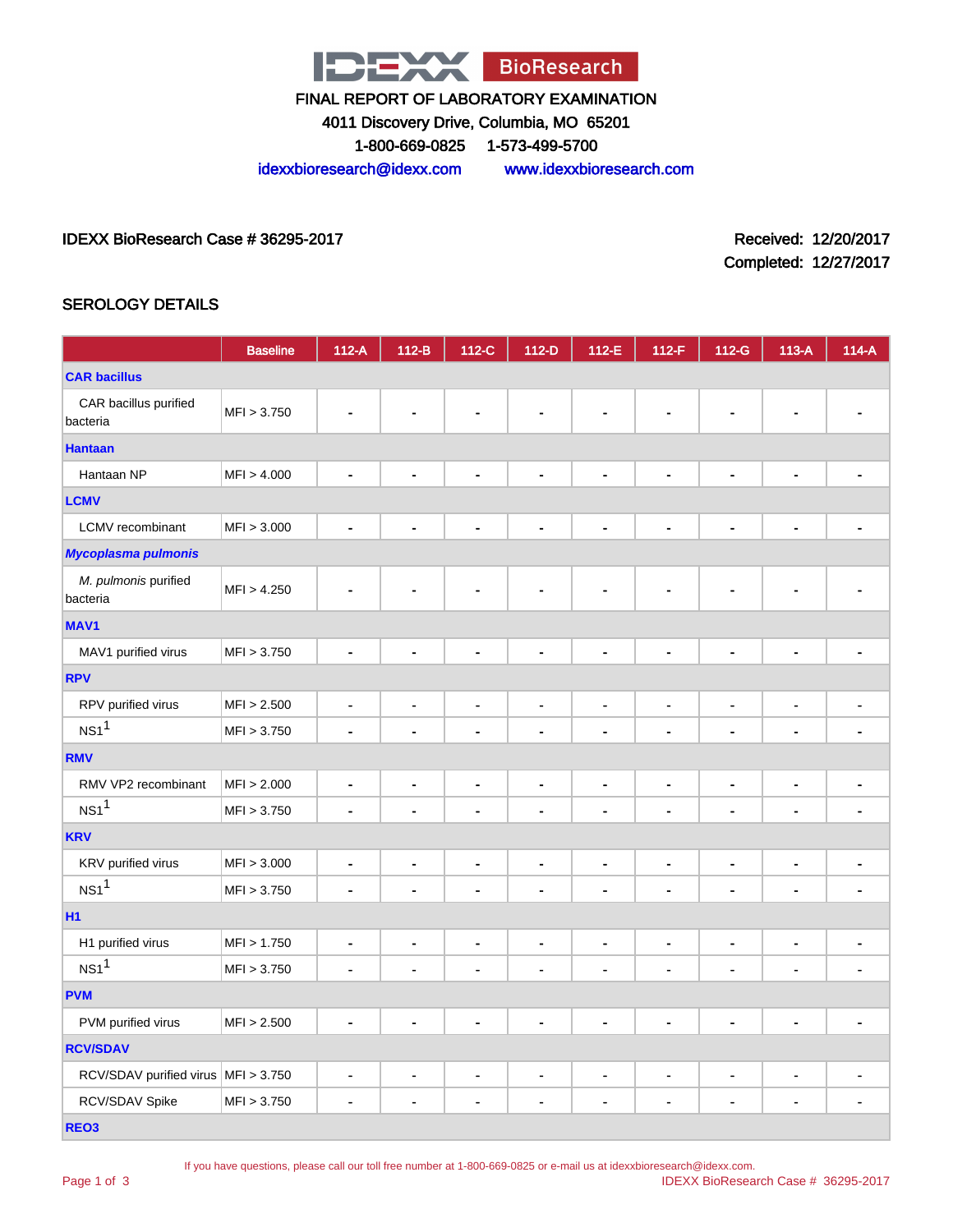|                                            | <b>Baseline</b> | $112-A$        | $112-B$ | 112-C          | $112-D$        | $112-E$        | $112-F$        | $112-G$        | $113-A$        | $114-A$ |
|--------------------------------------------|-----------------|----------------|---------|----------------|----------------|----------------|----------------|----------------|----------------|---------|
| REO3 purified virus                        | MFI > 4.900     | $\blacksquare$ | $\sim$  | $\blacksquare$ | $\blacksquare$ | $\blacksquare$ | $\sim$         | $\blacksquare$ | $\blacksquare$ |         |
| <b>RTV</b>                                 |                 |                |         |                |                |                |                |                |                |         |
| RTV purified virus                         | MFI > 2.000     | $\blacksquare$ |         | $\blacksquare$ | $\blacksquare$ | $\blacksquare$ | $\blacksquare$ | $\blacksquare$ | $\blacksquare$ |         |
| TMEV purified virus                        | MFI > 2.000     |                |         | ۰              | $\sim$         | $\blacksquare$ | $\blacksquare$ | $\blacksquare$ | $\blacksquare$ |         |
| Sendai                                     |                 |                |         |                |                |                |                |                |                |         |
| Sendai purified virus                      | MFI > 3.750     |                |         | $\blacksquare$ | $\blacksquare$ | $\blacksquare$ | $\blacksquare$ | $\blacksquare$ | ٠              |         |
| <b>Clostridium piliforme</b>               |                 |                |         |                |                |                |                |                |                |         |
| Clostridium piliforme<br>purified bacteria | MFI > 4.950     |                |         | $\blacksquare$ | $\blacksquare$ | $\blacksquare$ | $\blacksquare$ | ۰              | ۰              |         |

|                                   | <b>Baseline</b> | $114-B$ | 114-C |  |  |  |
|-----------------------------------|-----------------|---------|-------|--|--|--|
| <b>CAR bacillus</b>               |                 |         |       |  |  |  |
| CAR bacillus purified<br>bacteria | MFI > 3.750     |         |       |  |  |  |
| <b>Hantaan</b>                    |                 |         |       |  |  |  |
| Hantaan NP                        | MFI > 4.000     |         |       |  |  |  |
| <b>LCMV</b>                       |                 |         |       |  |  |  |
| <b>LCMV</b> recombinant           | MFI > 3.000     |         |       |  |  |  |
| Mycoplasma pulmonis               |                 |         |       |  |  |  |
| M. pulmonis purified<br>bacteria  | MFI > 4.250     |         |       |  |  |  |
| <b>MAV1</b>                       |                 |         |       |  |  |  |
| MAV1 purified virus               | MFI > 3.750     |         |       |  |  |  |
| <b>RPV</b>                        |                 |         |       |  |  |  |
| RPV purified virus                | MFI > 2.500     |         |       |  |  |  |
| $NS1$ <sup>1</sup>                | MFI > 3.750     |         |       |  |  |  |
| <b>RMV</b>                        |                 |         |       |  |  |  |
| RMV VP2 recombinant               | MFI > 2.000     |         |       |  |  |  |
| NS1 <sup>1</sup>                  | MFI > 3.750     |         |       |  |  |  |
| <b>KRV</b>                        |                 |         |       |  |  |  |
| KRV purified virus                | MFI > 3.000     |         |       |  |  |  |
| NS1 <sup>1</sup>                  | MFI > 3.750     |         |       |  |  |  |
| H1                                |                 |         |       |  |  |  |
| H1 purified virus                 | MFI > 1.750     |         |       |  |  |  |
| $NS1$ <sup>1</sup>                | MFI > 3.750     |         |       |  |  |  |
| <b>PVM</b>                        |                 |         |       |  |  |  |
| PVM purified virus                | MFI > 2.500     |         |       |  |  |  |
| <b>RCV/SDAV</b>                   |                 |         |       |  |  |  |
| RCV/SDAV purified virus           | MFI > 3.750     |         |       |  |  |  |
| RCV/SDAV Spike                    | MFI > 3.750     |         |       |  |  |  |
| REO <sub>3</sub>                  |                 |         |       |  |  |  |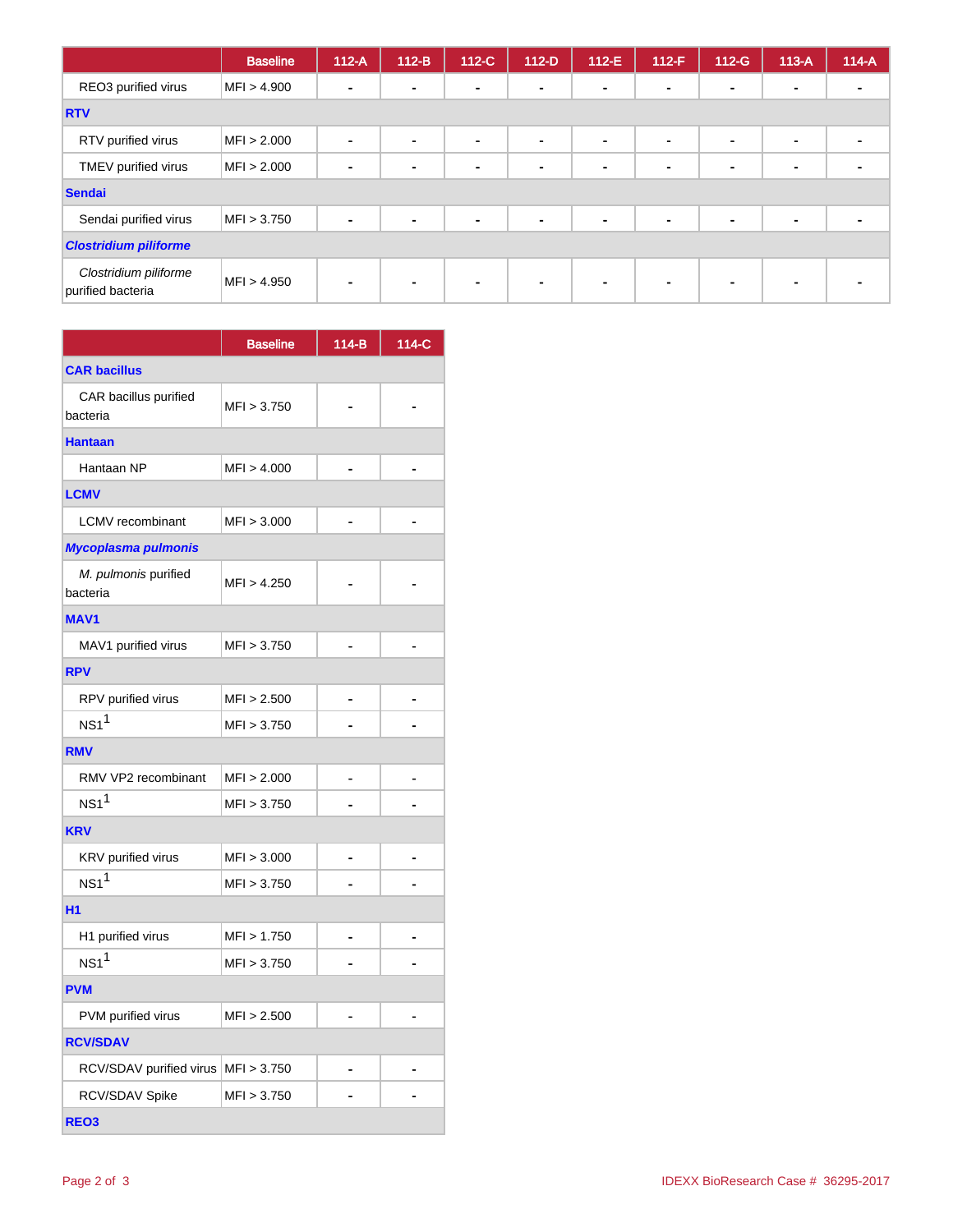|                                            | <b>Baseline</b> | $114-B$ | 114-C |
|--------------------------------------------|-----------------|---------|-------|
| REO3 purified virus                        | MFI > 4.900     |         |       |
| <b>RTV</b>                                 |                 |         |       |
| RTV purified virus                         | MFI > 2.000     |         |       |
| TMEV purified virus                        | MFI > 2.000     |         |       |
| <b>Sendai</b>                              |                 |         |       |
| Sendai purified virus                      | MF1 > 3.750     |         |       |
| <b>Clostridium piliforme</b>               |                 |         |       |
| Clostridium piliforme<br>purified bacteria | MFI > 4.950     |         |       |

**NS11 :** NS1 protein is highly conserved among rodent parvoviruses and thus serves as a generic assay for parvovirus seroconversion.

Legend: + = positive - = negative blank = test not performed EQ = equivocal HE = hemolysis precluded testing I = insufficient W = weak positive WB = Western Blot confirmatory analysis pending NS = non-specific reactivity N = normal IgG L = less than normal IgG Positive MFI results are reported as "+" followed by a number from 1 to 33 in thousands rounded off to the nearest thousand.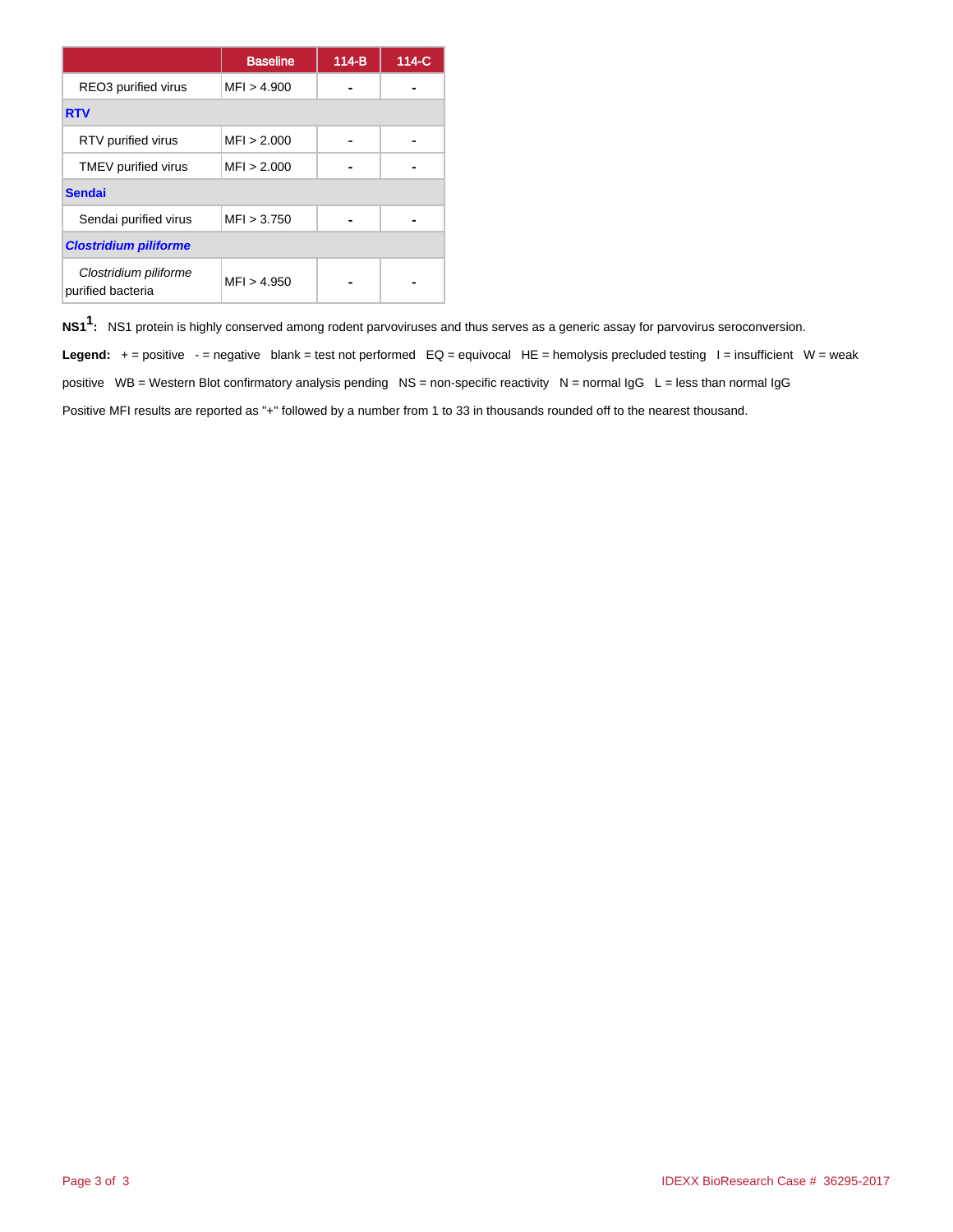

4011 Discovery Drive, Columbia, MO 65201 1-800-669-0825 1-573-499-5700

idexxbioresearch@idexx.com www.idexxbioresearch.com

#### IDEXX BioResearch Case # 36724-2017 Received: 12/20/2017

#### Submitted By

Resource Center Animals-RRRC University of Missouri-RRRC Columbia, MO 65201

# Completed: 12/22/2017

Phone: 573-884-7970 Email: dewitta@missouri.edu; brydae@missouri.edu; watermanjd@missouri.edu; dixonl@missouri.edu; oneilla@missouri.edu; oconnore@missouri.edu; mcdowellm@missouri.edu; RhoadesJN@missouri.edu

Fax: [573] 884=7521 Email: FranklinC@missouri.edu

## Referred By

Craig Franklin University of Missouri-Franklin Veterinary Pathobiology 4011 Discovery Drive Columbia, MO 65201

#### Specimen Description

Species: rat Description: 2 fur mite swabs Number of Specimens/Animals: 2 Building/Facility: Discovery Rdge

## Area: W112

| ID | <b>Client ID</b>                | Investigator | Room # |
|----|---------------------------------|--------------|--------|
|    | Fue mite swab racks<br>$1 - 4A$ | <b>Bryda</b> | W112   |
| 2  | Fur mite swab racks<br>4B-7     | <b>Bryda</b> | W112   |

## **Services/Tests Performed:** Fur Mite

**PCR evaluation for:** Myocoptes, Radfordia/Myobia

**General Comments:** AO Quarterly fur mite testing.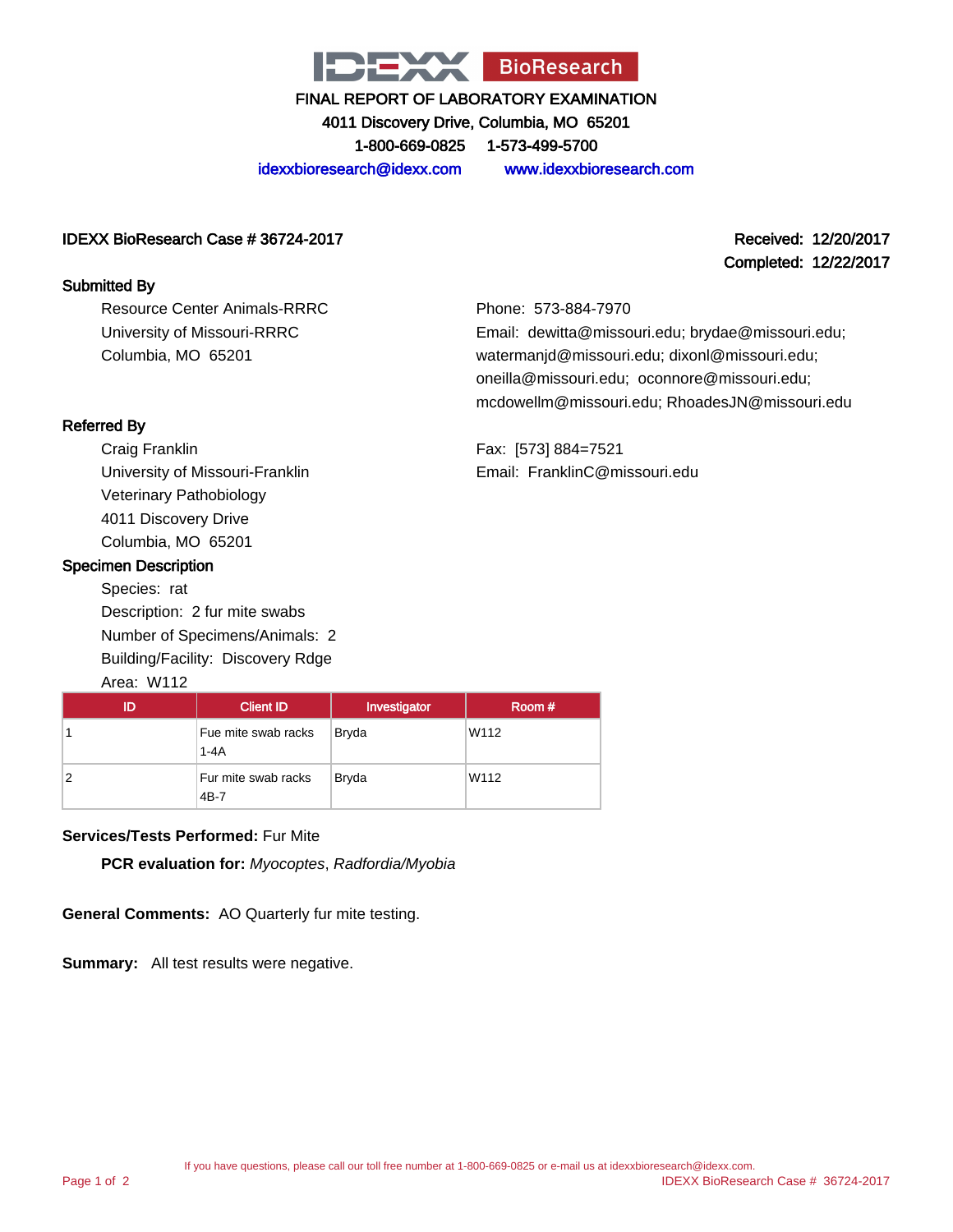## PCR EVALUATION

| pelt swab        |  |
|------------------|--|
| Myocoptes        |  |
| Radfordia/Myobia |  |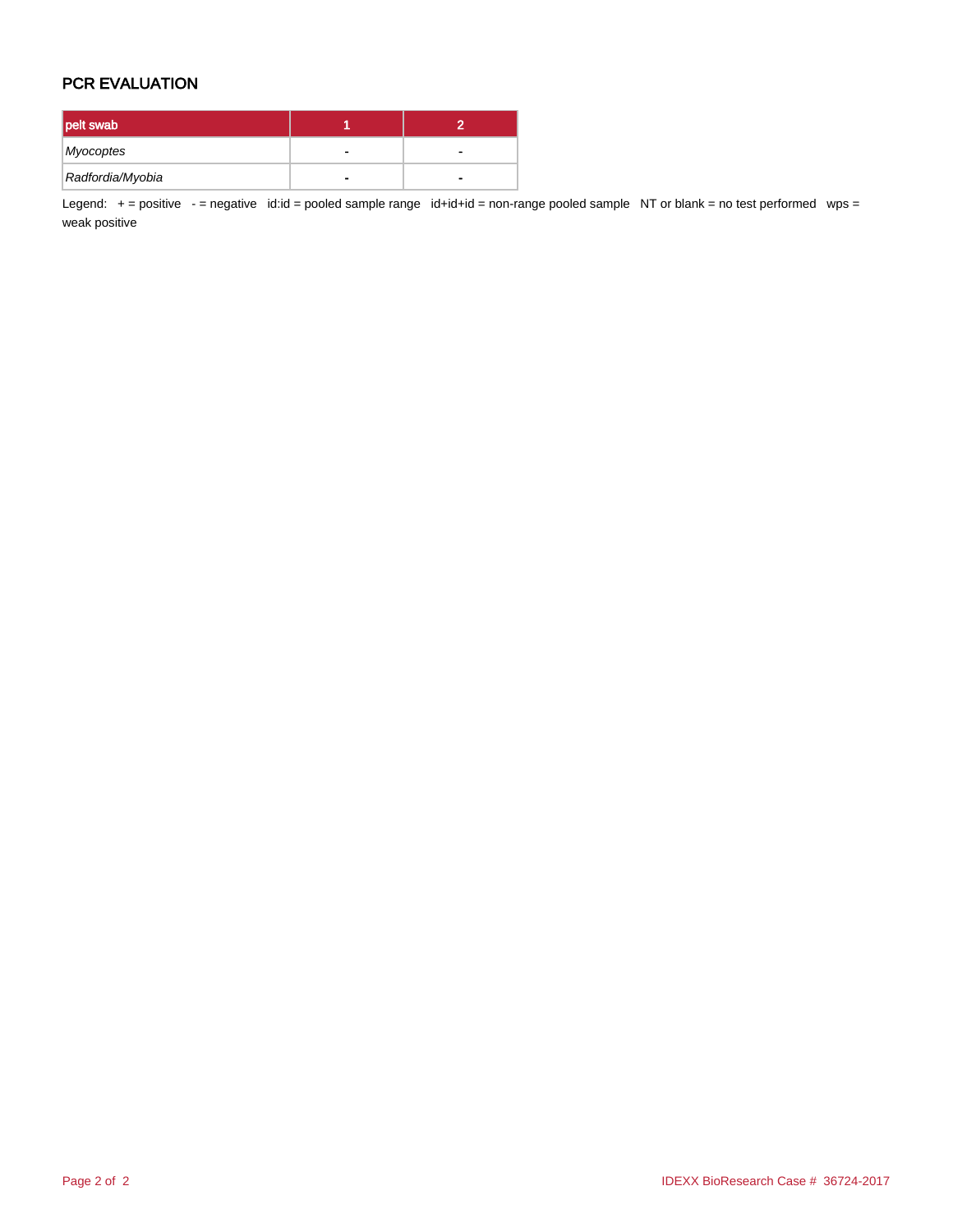

4011 Discovery Drive, Columbia, MO 65201 1-800-669-0825 1-573-499-5700

idexxbioresearch@idexx.com www.idexxbioresearch.com

#### IDEXX BioResearch Case # 36725-2017 Received: 12/20/2017

#### Submitted By

Resource Center Animals-RRRC University of Missouri-RRRC Columbia, MO 65201

Completed: 12/22/2017

Phone: 573-884-7970 Email: dewitta@missouri.edu; brydae@missouri.edu; watermanjd@missouri.edu; dixonl@missouri.edu; oneilla@missouri.edu; oconnore@missouri.edu; mcdowellm@missouri.edu; RhoadesJN@missouri.edu

Fax: [573] 884=7521 Email: FranklinC@missouri.edu

#### Referred By

Craig Franklin University of Missouri-Franklin Veterinary Pathobiology 4011 Discovery Drive Columbia, MO 65201

#### Specimen Description

Species: rat Description: 1 fur mite swab Number of Specimens/Animals: 1 Building/Facility: Discovery Ridge

Area: W113 Client ID | Investigator | Room # Fur mite swab rack 2 Bryda W113

## **Services/Tests Performed:** Fur Mite

**PCR evaluation for:** Myocoptes, Radfordia/Myobia

**General Comments:** AOQuarterly fur mite testing.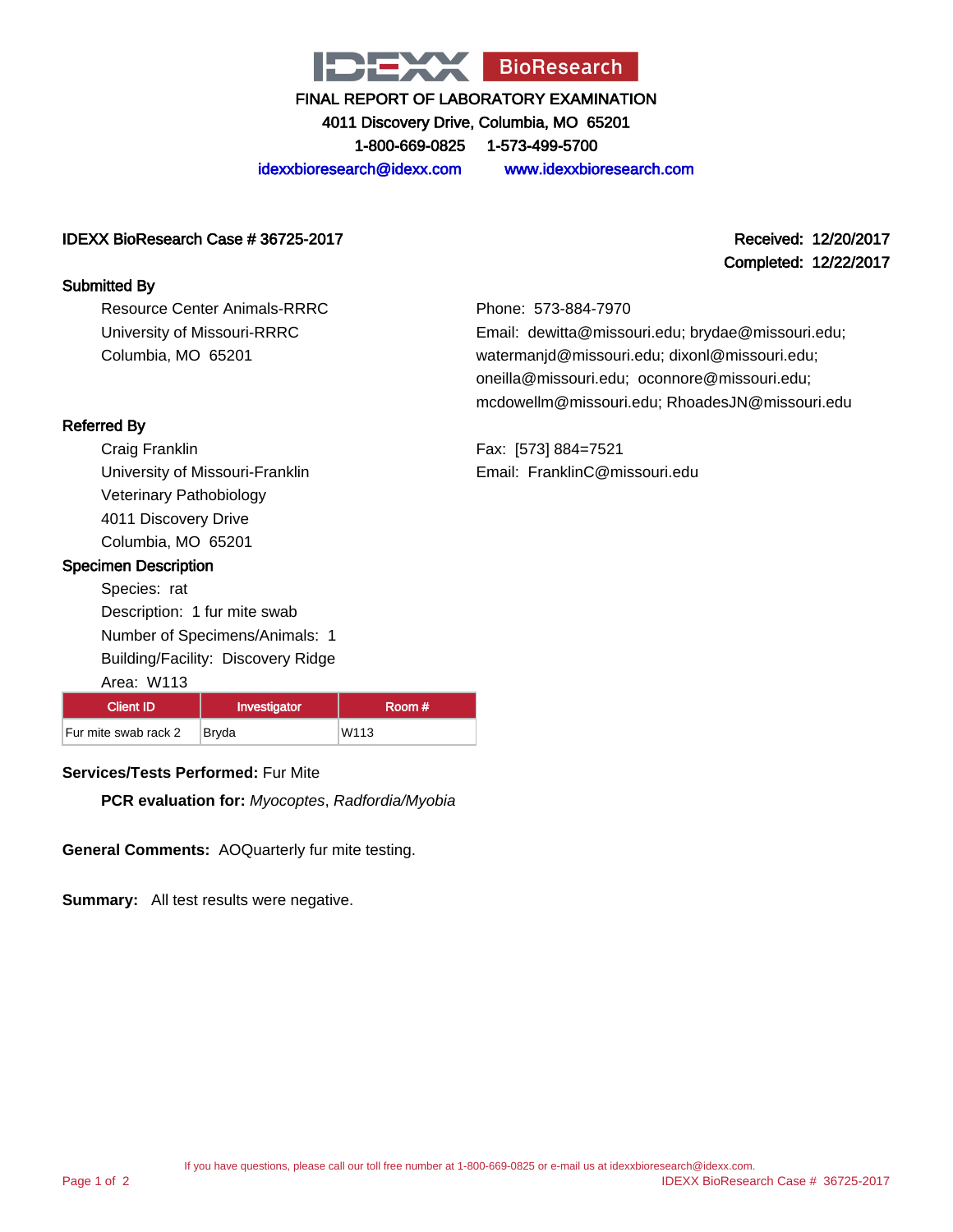## PCR EVALUATION

| pelt swab        | Fur mite swab rack 2 |
|------------------|----------------------|
| Myocoptes        |                      |
| Radfordia/Myobia | -                    |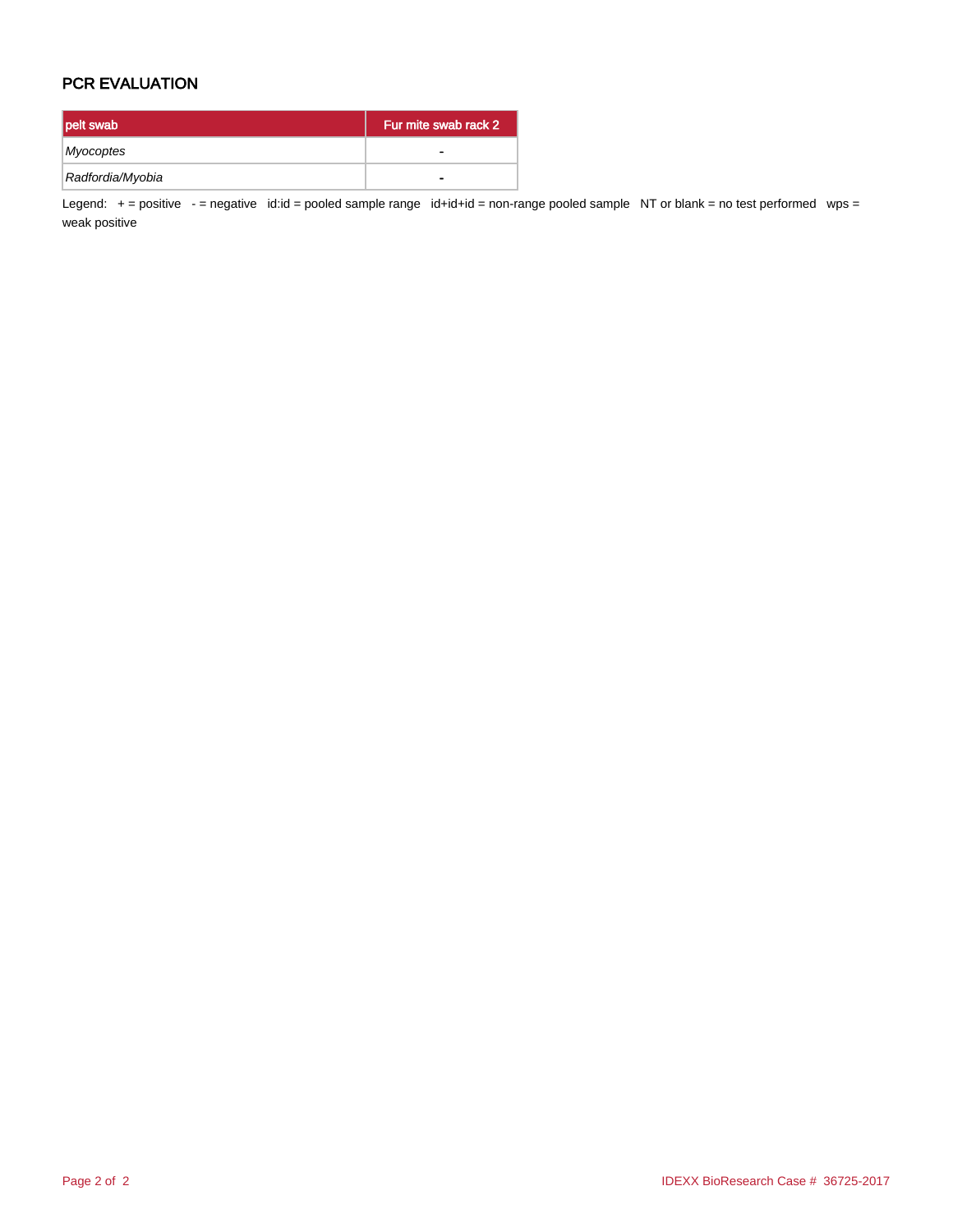

4011 Discovery Drive, Columbia, MO 65201 1-800-669-0825 1-573-499-5700

idexxbioresearch@idexx.com www.idexxbioresearch.com

#### IDEXX BioResearch Case # 36727-2017 Received: 12/20/2017

#### Submitted By

Resource Center Animals-MMRRC University of Missouri-RCA-MMRRC Columbia, MO 65201

Completed: 12/22/2017

Phone: 573-884-7970 Email: dewitta@missouri.edu; watermanjd@missouri.edu; dixonl@missouri.edu; oneilla@missouri.edu; oconnore@missouri.edu; mcdowellm@missouri.edu; RhoadesJN@missouri.edu

Fax: [573] 884=7521 Email: FranklinC@missouri.edu

#### Referred By

Craig Franklin University of Missouri-Franklin Veterinary Pathobiology 4011 Discovery Drive Columbia, MO 65201

#### Specimen Description

Species: mouse Number of Specimens/Animals: 1 Building/Facility: Discovery Ridge

| Area: W114 |
|------------|
|            |

| <b>Client ID</b> | Investigator | Room # |
|------------------|--------------|--------|
| Fur mite swab    | Bryda        | W114   |

## **Services/Tests Performed:** Fur Mite

**PCR evaluation for:** Myocoptes, Radfordia/Myobia

**General Comments:** AOQuarterly fur mite testing.